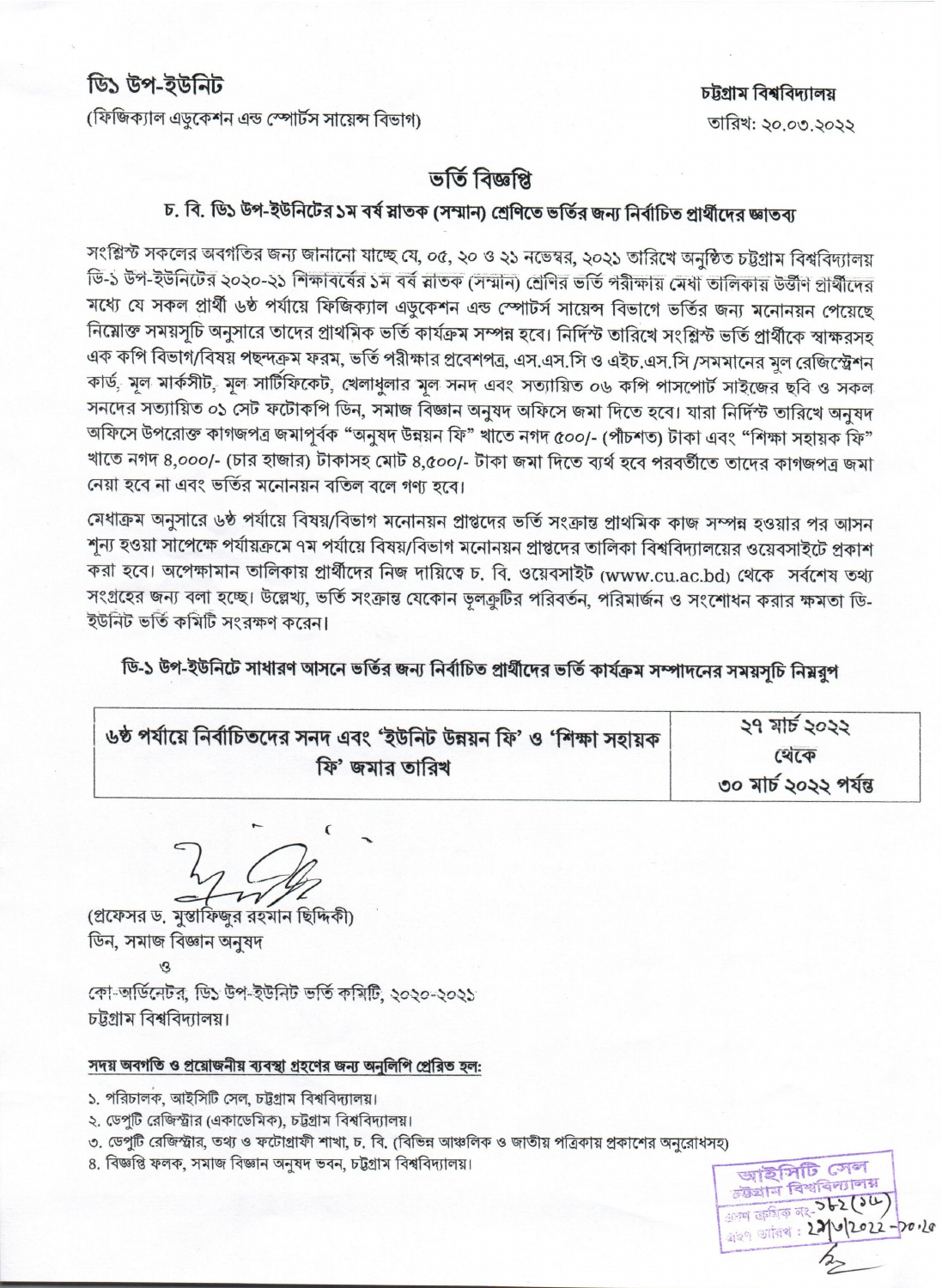| <b>Exam Roll</b> | Name                              | <b>Merit</b>   | <b>Department</b>                           | <b>Status</b> |
|------------------|-----------------------------------|----------------|---------------------------------------------|---------------|
| 492304           | <b>JIBON ROY BICROM</b>           |                | Dept. of Physical Education & Sport Science | Admitted      |
| 491360           | <b>MD.BAYAZID HOSSAIN</b>         | $\overline{2}$ | Dept. of Physical Education & Sport Science | Admitted      |
| 491633           | <b>MD. ABDULLA RONI</b>           | 3              | Dept. of Physical Education & Sport Science | Admitted      |
| 492891           | MD. MAHFUZ MUNNA                  | 5              | Dept. of Physical Education & Sport Science | Admitted      |
| 490527           | <b>MD. FARDIN SHAH</b>            | 6              | Dept. of Physical Education & Sport Science | Admitted      |
| 490252           | <b>MD. AMZAD HOSEN</b>            |                | Dept. of Physical Education & Sport Science | Admitted      |
| 492800           | <b>SHAFIUL ALAM</b>               | 9              | Dept. of Physical Education & Sport Science | Admitted      |
| 492295           | MD. SHAKHAWAT HOSSAIN PIAL        | 10             | Dept. of Physical Education & Sport Science | Admitted      |
| 491083           | <b>REAID RAYHAN EMON</b>          | 13             | Dept. of Physical Education & Sport Science | Admitted      |
| 492096           | <b>WASIF REZA</b>                 | 14             | Dept. of Physical Education & Sport Science | Admitted      |
| 490131           | <b>HAFCHA KAUCHER MESO</b>        | 15             | Dept. of Physical Education & Sport Science | Admitted      |
| 492200           | <b>AKIBUL ISLAM SHEMUL</b>        | 16             | Dept. of Physical Education & Sport Science | Admitted      |
| 492515           | <b>NIKASH SARKER</b>              | 18             | Dept. of Physical Education & Sport Science | Admitted      |
| 491220           | MD. ZIAUDDIN CHOWDHURY BABU       | 19             | Dept. of Physical Education & Sport Science | Admitted      |
| 492545           | <b>UMME SALMA RIFA</b>            | 20             | Dept. of Physical Education & Sport Science | Admitted      |
| 492865           | <b>MEHEDI HASAN BAPPY</b>         | 22             | Dept. of Physical Education & Sport Science | Admitted      |
| 491259           | <b>SHANTA SHIL CHAKMA</b>         | 23             | Dept. of Physical Education & Sport Science | Admitted      |
| 491413           | <b>MD. SAMIUR RAHMAN</b>          | 25             | Dept. of Physical Education & Sport Science | Admitted      |
| 491891           | <b>MENI RANJAN TRIPURA</b>        | 26             | Dept. of Physical Education & Sport Science | Admitted      |
| 491885           | <b>MD. GOLAM RAKIB SAJIB</b>      | 27             | Dept. of Physical Education & Sport Science | Admitted      |
| 491526           | MD. AMAN ULLAH                    | 28             | Dept. of Physical Education & Sport Science | Admitted      |
| 490793           | <b>MD. MEHEDI HASAN</b>           | 31             | Dept. of Physical Education & Sport Science | Admitted      |
| 490647           | MOSHFIQUR RAHMAN SIFAT            | 32             | Dept. of Physical Education & Sport Science | Admitted      |
| 492438           | S. M. ABRAR IBNE SULTAN           | 34             | Dept. of Physical Education & Sport Science | Admitted      |
| 490708           | <b>IHMAMUL BARY SHAWON</b>        | 35             | Dept. of Physical Education & Sport Science | Admitted      |
| 491467           | <b>ABU RAZIN MONDOL</b>           | 36             | Dept. of Physical Education & Sport Science | Admitted      |
| 492667           | <b>JANNATUL FERDOUS SHARABONY</b> | 37             | Dept. of Physical Education & Sport Science | Admitted      |
| 490189           | <b>TARANNUM RAHMAN</b>            | 39             | Dept. of Physical Education & Sport Science | Admitted      |